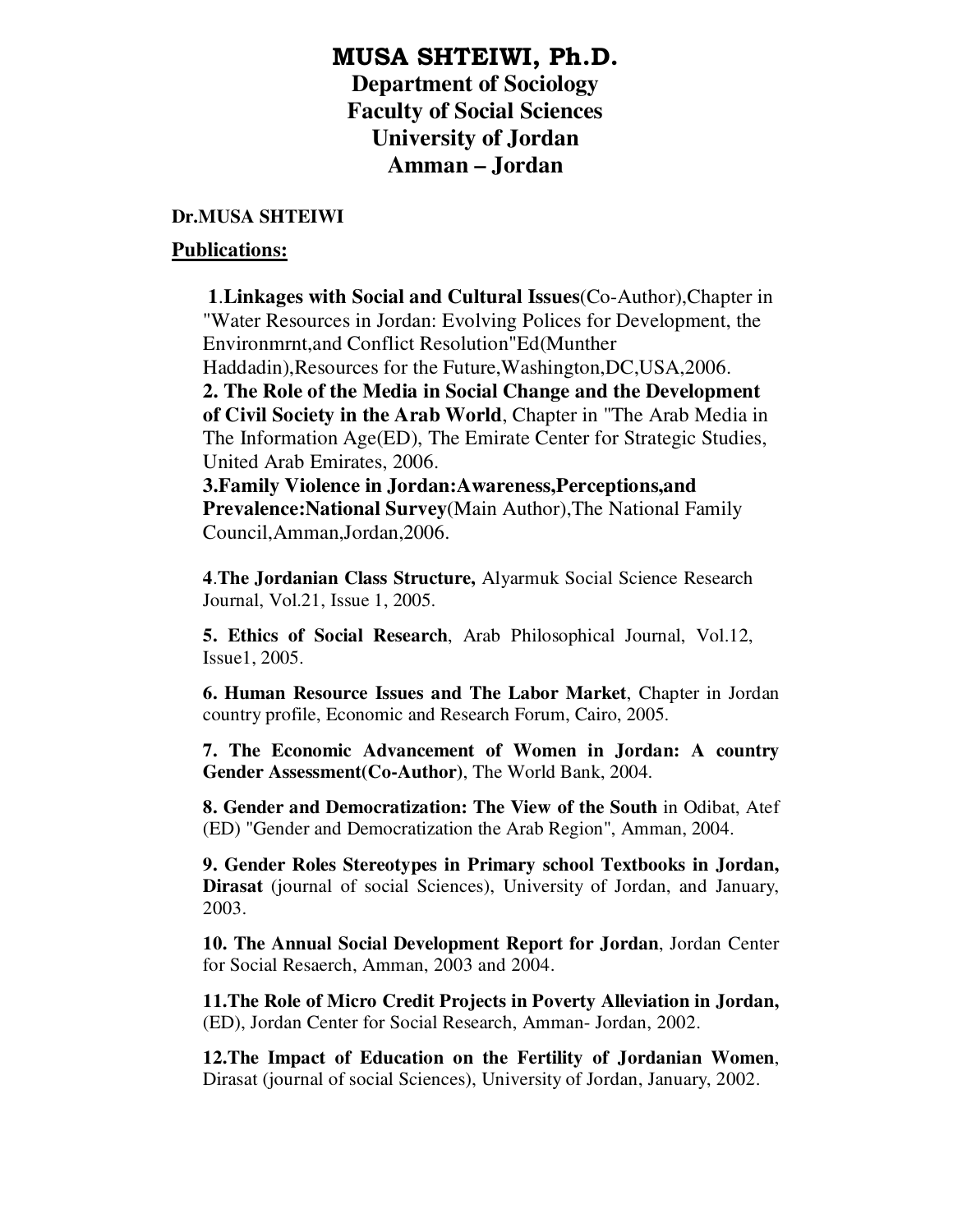## Dr. Musa Shteiwi CV

**13. Evaluation of Socio-economic Impact of the Micro-Credit Projects Implemented by the Ministry of Social Development**, ESCWA, Beirut, 2002.

**14.Contraceptive Adoption Process in Jordan**, with Michel Bernhart, Jordan Center for Social Research and Commercial Market Strategies, USAID, 2001.

**15. Employment and Unemployment in the Pastoral Areas of Northern Badia Region**, Higher Council for Science and Technology, (monograph), 2001.

**16. Levels and Determinants of Fertility in Jordan,** Department of Statistics, Monograph, 2001.

**17. Volunteers and Voluntarism in the Arab World**, Arab Network for Non-Governmental Organizations, Cairo, Egypt, (Book) Translated into English, 1999.Republished in 2005.

**18.Gender Role Stereotypes in Primary School Textbooks in Jordan**, Jordan Center for Social Research, Amman-Jordan (Book), 1999.

**19.A Critical Review of Poverty Eradication Policies: The Case of Jordan**, Poverty Eradication Studies Series, No.8, ESCWA, 1999.

**20. Development and Poverty in Jordan: Evaluation of Income Generating and Microcredit Projects Implemented by Non-Governmental Organizations**. August, (Report), 1999.

**21.Civil Society in Amman City**, The New Jordan Research Center, (co. editor), 1998.

**22. State and Religion in Jordan**, the Palestinian Academic Society for the Study of International Affairs, East Jerusalem, 1996.

**23.Class Structure and Social Inequality in Amman City**, In Amman: The City and its Society , CERMOC, 1996.

**24.Jordanian Attitudes Towards women's work**, Ministry of Planning, monograph 1995.

**25. Women and Political Participation in Jordan** (Book), Center for Strategic Studies. The University of Jordan, (co- author), 1994.

**26. Jonathan Lewis and Musa Shteiwi, "Then and Now" Treatments of Social Theorists in Social Theory Courses**", Teaching Sociology, 1992.

**27.Social Development in Jordan.** The National Center for Educational Research and Development, Publication # 9, 1992.